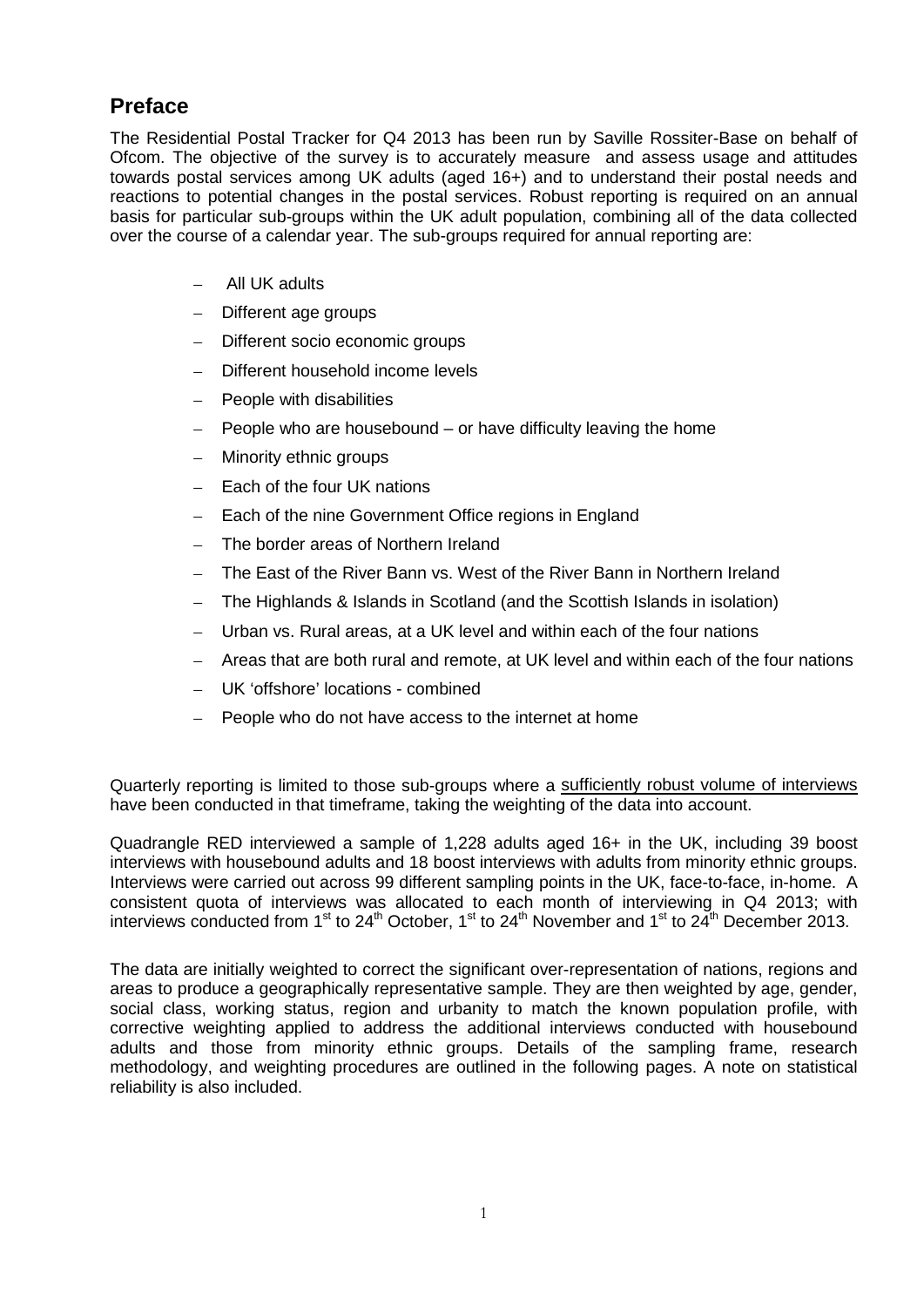# **Sample Design**

Output Areas  $(OAs)^1$  $(OAs)^1$  are used as the basic building block for sampling, using quota control by three key variables (age, gender and SEG) to control the sample interviewed within each sampling point.

#### **First Stage**

The OAs in the UK were grouped into sampling units (SUs), which were then stratified by region and rural/ urban:

- firstly, all the SUs were sorted by region,
- the SUs were then sorted within region by rural/ urban.

The sample extracted was checked for close correspondence to the UK population in terms of the Deprivation Index for Great Britain. Currently there is no deprivation index for Northern Ireland. Since region has been used as the first sorting variable, regional distribution of SUs will be more or less in proportion to the number of residential addresses in each region.

#### **Second stage**

The size of a SU is measured by the number of addresses it contains. The SUs were selected with a probability proportionate to size. This ensures that all households within an SU have an equal chance of being selected, regardless of the size of the SU in which a household is situated. The number of interviews per SU was 12.

### **Quotas**

The following quotas were set (within each SU) to represent the population within that SU, which means the overall quotas across the UK will closely match the UK population. Quotas were set using 2001 Census data for Great Britain and Northern Ireland.

- Age (16-24, 25-44, 45-64, 65-74, 75+)
- Socio-economic grade (SEG)
- Gender

<u>.</u>

Certain SUs were allocated additional quotas to achieve interviews with housebound adults and adults from minority ethnic groups.

<span id="page-1-0"></span><sup>&</sup>lt;sup>1</sup>The 1991 Census Data was classified using Enumeration Districts (ED's). The 2001 Census data has been classified using Output Areas (OAs). These areas are essentially the same, but with slightly different boundaries.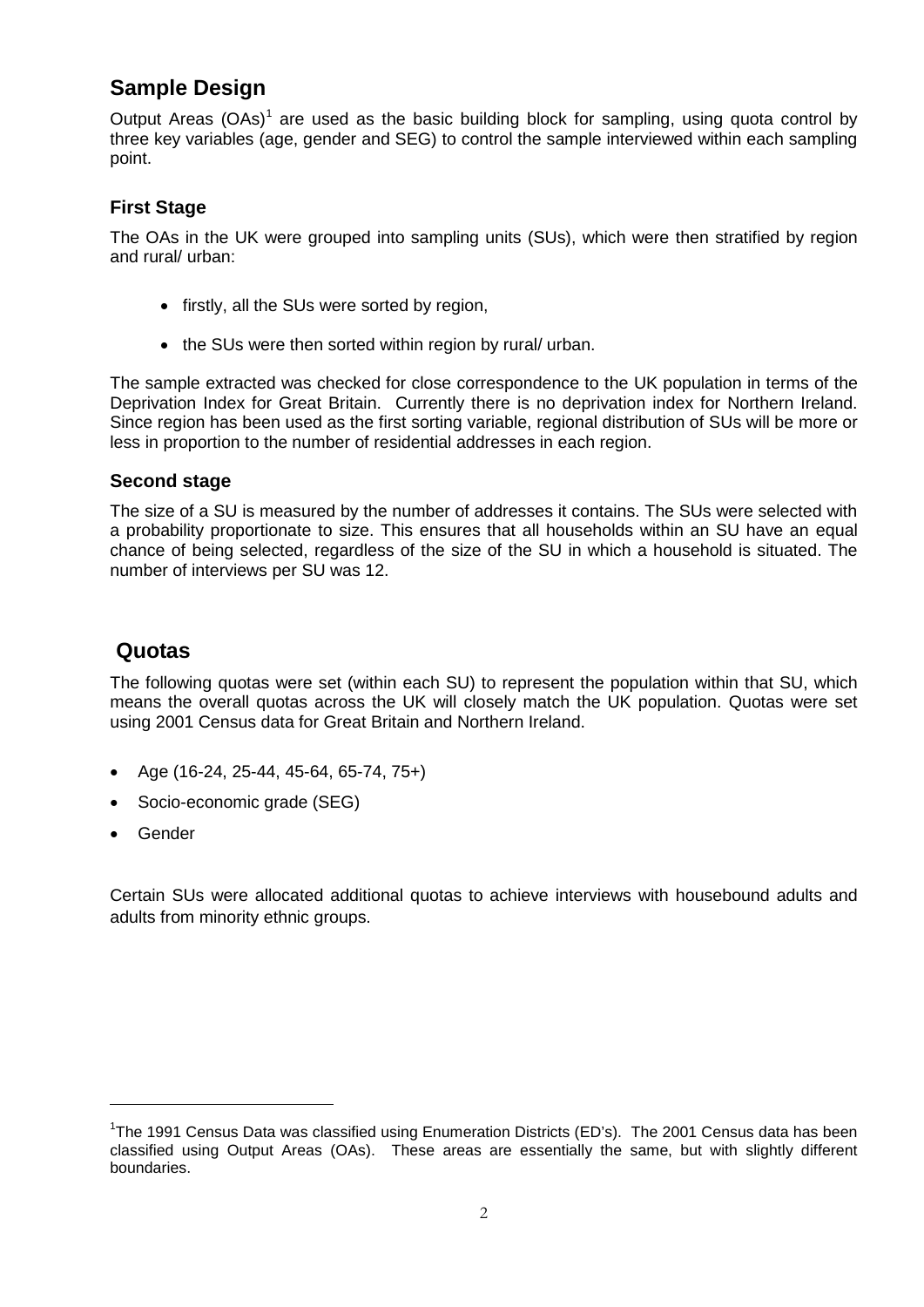#### **Fieldwork**

Interviewers were provided with specific addresses. The average SU contains around 130 households in England and Wales and 160 households in Scotland, thus affording tight control over the addresses the interviewers called at. All interviews were conducted in the home, using pen and paper.

### **Reporting**

The sample is drawn on the basis of households within SUs, while quotas are set on the basis of adult population profiles. The data is then weighted to the profile of UK adults and so the data is representative of adults aged 16+. Therefore, when reporting it is necessary to state that the data represents the percentage of adults rather than the percentage of households.

## **Weighting**

The data are weighted to the national UK profile using target rim weights for age, gender, socioeconomic group (SEG), working status and region. The following table shows the initial unweighted sample and the final weighted sample profile.

| <b>Figures are based on UK adults</b> | % Weighted     | % Unweighted        |
|---------------------------------------|----------------|---------------------|
|                                       | Census profile | Interviews achieved |
| Gender - Male 16+                     | 48%            | 48%                 |
| Gender - Female 16+                   | 52%            | 52%                 |
| $Age - 16-34$                         | 33%            | 27%                 |
| $Age - 35 - 54$                       | 35%            | 35%                 |
| $Age - 55+$                           | 33%            | 38%                 |
| $SEG - AB$                            | 25%            | 20%                 |
| $SEG - C1$                            | 29%            | 28%                 |
| $SEG - C2$                            | 18%            | 22%                 |
| $SEG - DE$                            | 27%            | 30%                 |
| Working Status - working              | 56%            | 49%                 |
| Working Status - not working          | 44%            | 51%                 |
| Region - London                       | 16%            | 6%                  |
| Region - South East                   | 14%            | 7%                  |
| Region - East of England              | 8%             | 6%                  |
| Region - South West                   | 4%             | 4%                  |
| Region - East Midlands                | 5%             | 6%                  |
| Region - West Midlands                | 12%            | 6%                  |
| Region - Yorkshire & Humber           | 7%             | 7%                  |
| Region - North East                   | 4%             | 6%                  |
| Region - North West                   | 13%            | 7%                  |
| Region - Scotland                     | 9%             | 16%                 |
| Region - Wales                        | 5%             | 11%                 |
| Region - Northern Ireland             | 3%             | 15%                 |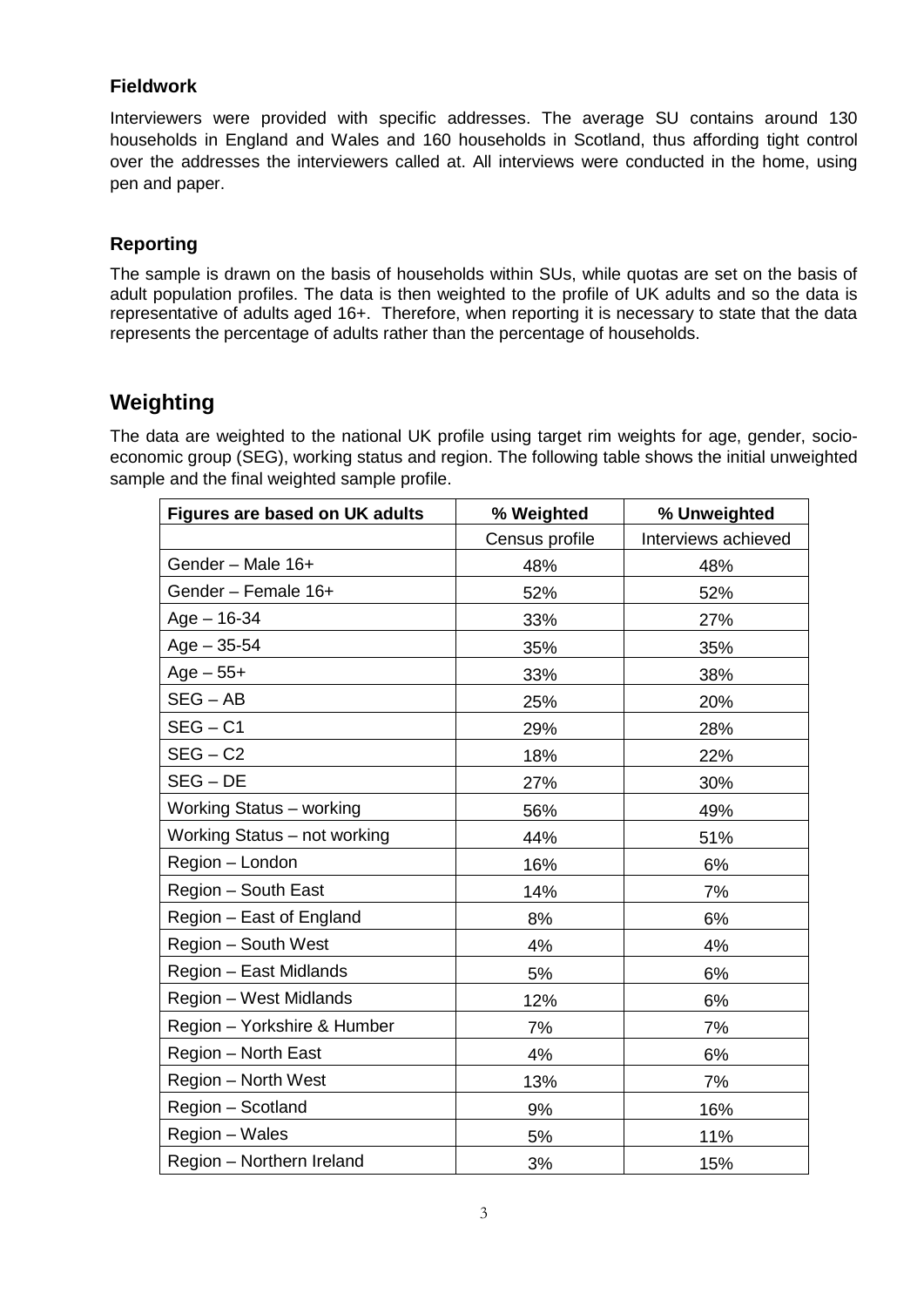The percentages described above as '% Weighted' are the figures from the 2001 Census data describing the UK adult profile and these figures were used to weight the data. The '% Unweighted' column shows the actual percentage of interviews achieved in the Q4 2013 fieldwork.

## **Appendix A – Quotas**

| <b>Adults 16+</b> | <b>Quotas set</b> | Interviews achieved Q4<br>2013: Weighted | <b>Interviews achieved</b><br>Q4 2013: Unweighted |
|-------------------|-------------------|------------------------------------------|---------------------------------------------------|
| Gender - Male     | 48%               | 48%                                      | 48%                                               |
| Gender - Female   | 52%               | 52%                                      | 52%                                               |
| $Age - 16-24$     | 13%               | 15%                                      | 12%                                               |
| $Age - 25-44$     | 35%               | 37%                                      | 34%                                               |
| $Age - 45-64$     | 32%               | 31%                                      | 32%                                               |
| $Age - 65 +$      | 20%               | 17%                                      | 22%                                               |
| $SEG - AB$        | 22%               | 25%                                      | 20%                                               |
| $SEG - C1$        | 30%               | 29%                                      | 28%                                               |
| $SEG - C2$        | 22%               | 18%                                      | 22%                                               |
| $SEG - DE$        | 27%               | 27%                                      | 30%                                               |

The following quotas were set at the outset of the Q4 2013 fieldwork:

# **Appendix B - Guide to Statistical Reliability**

The variation between the sample results and the "true" values (the findings that would have been obtained if everyone had been interviewed) can be predicted from the sample sizes on which the results are based, and on the number of times that a particular answer is given. The confidence with which we can make this prediction is usually chosen to be 95%, that is, the chances are 95 in 100 that the "true" values will fall within a specified range. However, as the sample is weighted, we need to use the effective sample size (ESS) rather than actual sample size to judge the accuracy of results. The following table compares ESS & actual samples for the analysis groups with an ESS of at least 200.

|                       | Actual | <b>ESS</b> |
|-----------------------|--------|------------|
| Total                 | 1,228  | 633        |
| <b>GENDER: MALE</b>   | 589    | 301        |
| <b>GENDER: FEMALE</b> | 639    | 332        |
| AGE: 16-34            | 334    | 177        |
| AGE: 35-54            | 426    | 232        |
| AGE: 55+              | 468    | 232        |
| $SEG - ABC1$          | 582    | 315        |
| $SEG - C2DE$          | 644    | 324        |
| <b>WORKING: YES</b>   | 606    | 322        |
| <b>WORKING: NO</b>    | 622    | 320        |